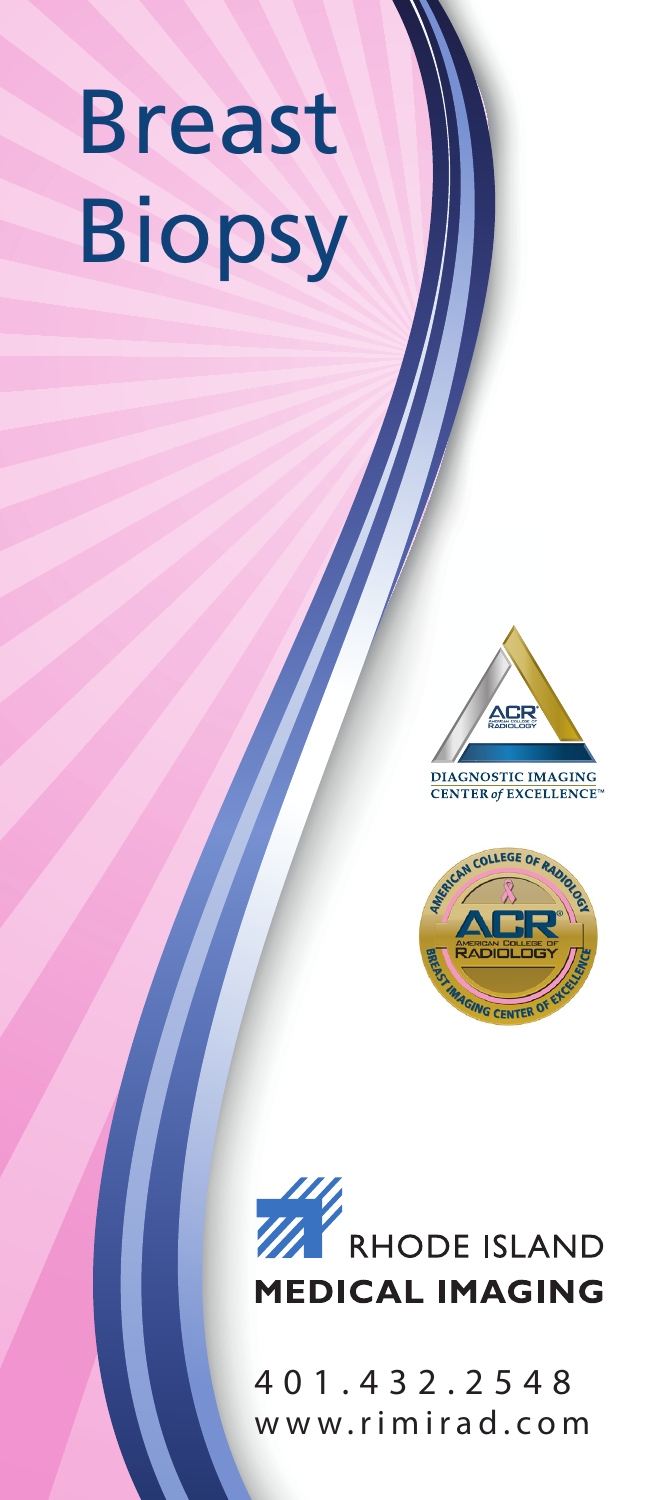# **What is a Breast Biopsy?**

While the majority of breast abnormalities are benign, a breast biopsy might still be necessary. A biopsy is the removal of small fragments of tissue with a specially designed needle. A surgical biopsy (removal of the abnormality) may be necessary in some patients, depending on the results of this procedure.

## **Preparation**

On the day of your procedure, please wear comfortable clothes and a bra. You may eat and/or drink liquids on the day of the biopsy as fasting is not necessary for this procedure.

# **Procedure**

The test is performed in the breast imaging center by RIMI doctors. Breast biopsy is performed with the aid of ultrasound or mammography. This allows the radiologist to determine the exact location of the abnormality in your breast and accurately remove tissue samples for evaluation.

The radiologist administers numbing medicine into the skin (local anesthesia). A biopsy needle is then inserted through a tiny incision which will heal without a stitch. A clip will be placed at the biopsy site. A mammogram is done after the clip placement.

You will be in the breast imaging center for about 1-2 hours. The results of the biopsy are usually available from your doctor within a week.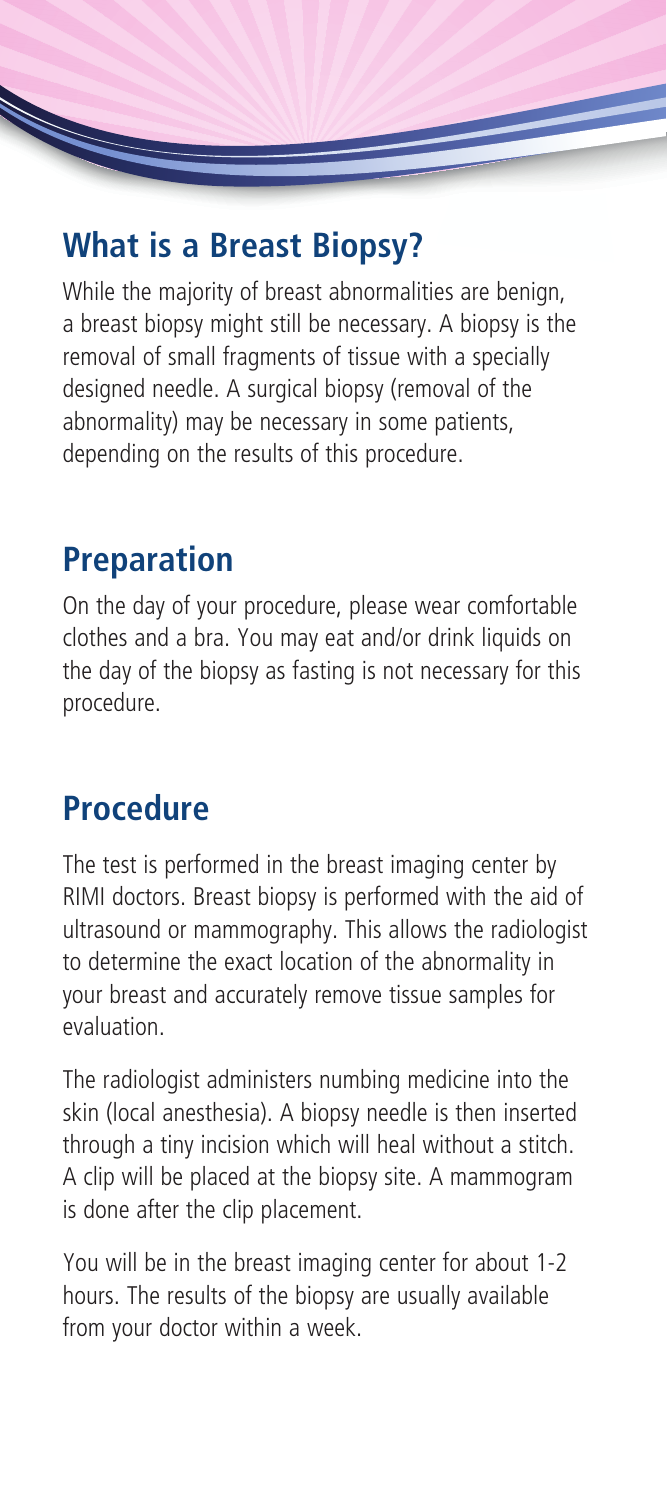## **Post Breast Biopsy Instructions**

- **1)** A bandage will be applied to the biopsy site after the procedure. The bandage may stay in place and be replaced as needed.
- **2)** An ice pack will be applied to the breast to relieve any swelling or bruising after the procedure. In preparation for your procedure, you may want to have an additional ice pack at home.
- **3)** You may notice bruising in the area of the biopsy which should resolve in five to seven days.
- **4)** For the first 24 hours, do not bathe or shower the area of the breast biopsy. Keep this area as dry as possible.
- **5)** You may use the pain reliever of your choice as needed for discomfort.
- **6)** After 24 hours, you may resume your regular activities. Swimming should be avoided until the wound heals.
- **7)** There are two uncommon complications to watch for after the procedure:
	- **A)** Bleeding If bleeding occurs, it may develop within the first 24 hours. If you should notice any bleeding through the dressing, apply pressure for 20 minutes.
	- **B)** Infection If infection occurs, it may not develop until 48 to 72 hours after the procedure. Signs to watch for are: redness or heat around the incision, excessive swelling, tenderness and drainage.

If these conditions exist, please call our mammography coordinators at **401.432.2548**. If it is after hours, you should call your doctor.